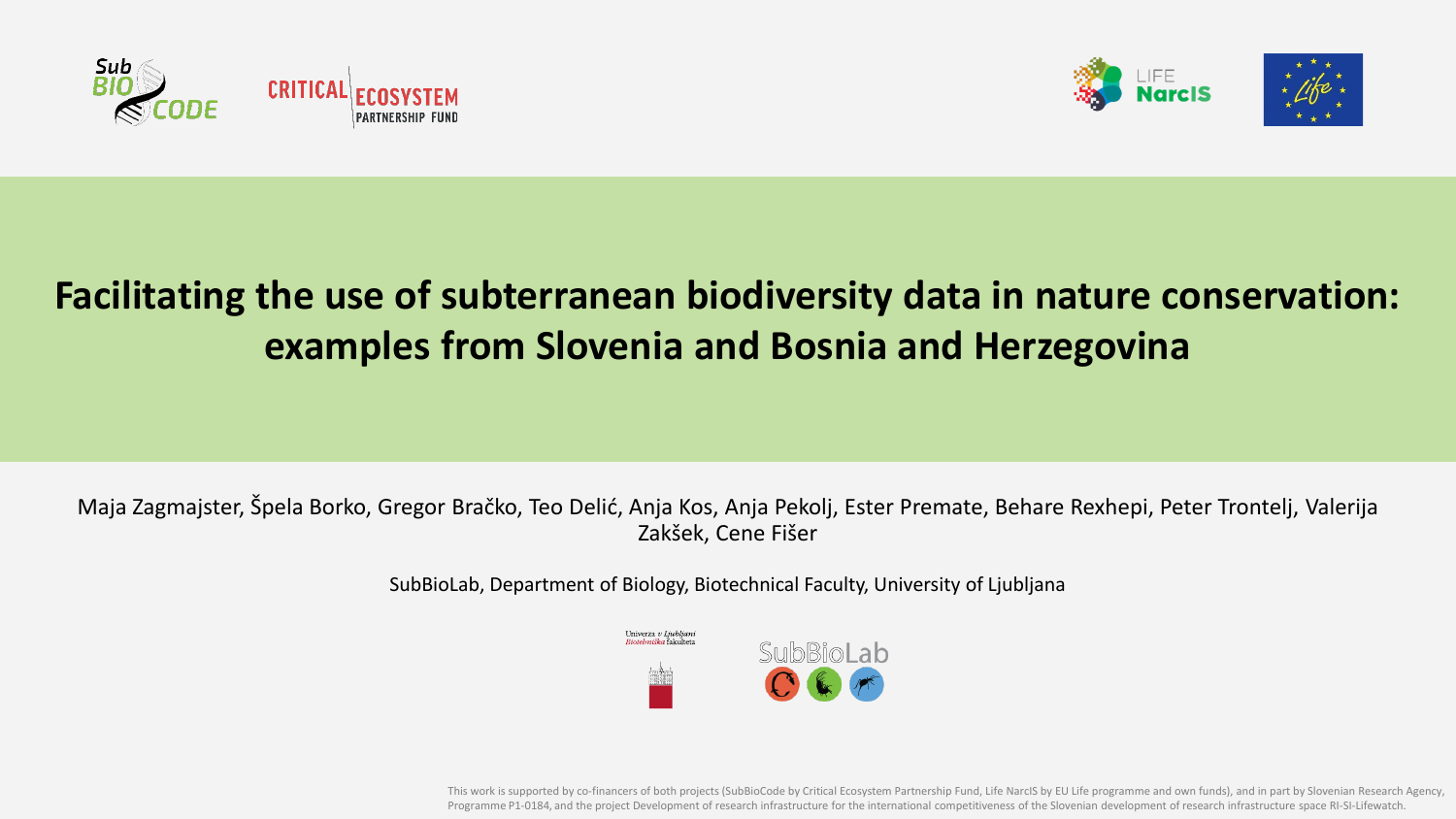

## **Context**

Subterranean animals are bound to live **exclusively in subterranean habitats**, but they are still affected by the activities on the surface.

Subterranean biodiversity is **rarely included in impact assessments** and conservation plans, which may also be related to lack of information about their importance and lack of data on their distribution.

Inventorying subterranean habitats is **challenging,** species are rare and have small distribution ranges. The information gained is often **scattered** in various sources.

Conservation actions and monitoring critically **depend on standardized and retrievable data** that policymakers can easily interpret and understand.

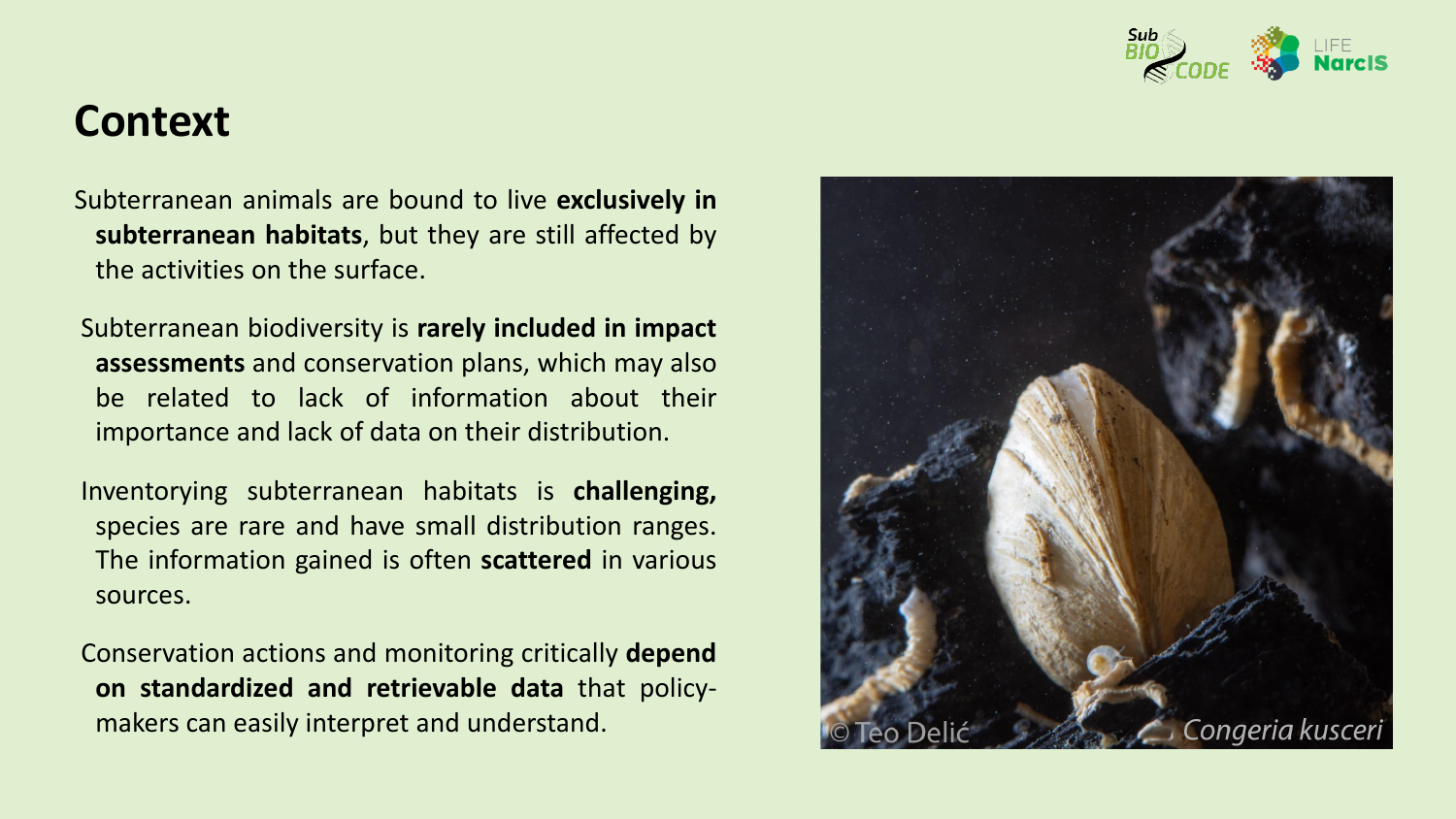#### **Slovenia: Life NarcIS**



NAture Conservation Information System (LIFE19 GIE/SI/000161, financed by Life programme). Eight partners, main partner: Slovenian Enviroment Agency. SubBioLab participates with information on subterranean species. Duration: 1. 1. 2021 - 31. 12. 2024

**Establishing an information system** that will serve as 'one-stop-shop', to shorten the time to retrieve the information on nature conservation documents and regulations, as well as species and habitats in the studied area, which are all needed for informed conservation guidelines and strategies.

The project will connect **11 data sources** (8 project partners and 3 Natura 2000 managing authorities). Databases will be upgraded for **interoperability** with the main information system.

#### **SE Bosnia and Herzegovina: SubBIOCODE**

Developing new tools for rapid assessment of subterranean biodiversity in Bosnia and Herzegovina (funded by Critical Ecosystem Partnership Fund and own funds). Partner: SubBioLab (leading), partner: Centre for Karst and Speleology; Duration: 1.9.2019 - 31.5.2022

Improving **gathering and access to data** on subterranean species, identifying **conservation priorities** and **educating** conservationists in the region.

Goals will be achieved by intensive fieldwork, laboratory work, educational workshops and especially the development of **molecular tools** for rapid assessment of biodiversity and the **database** on subterranean species in the project area.